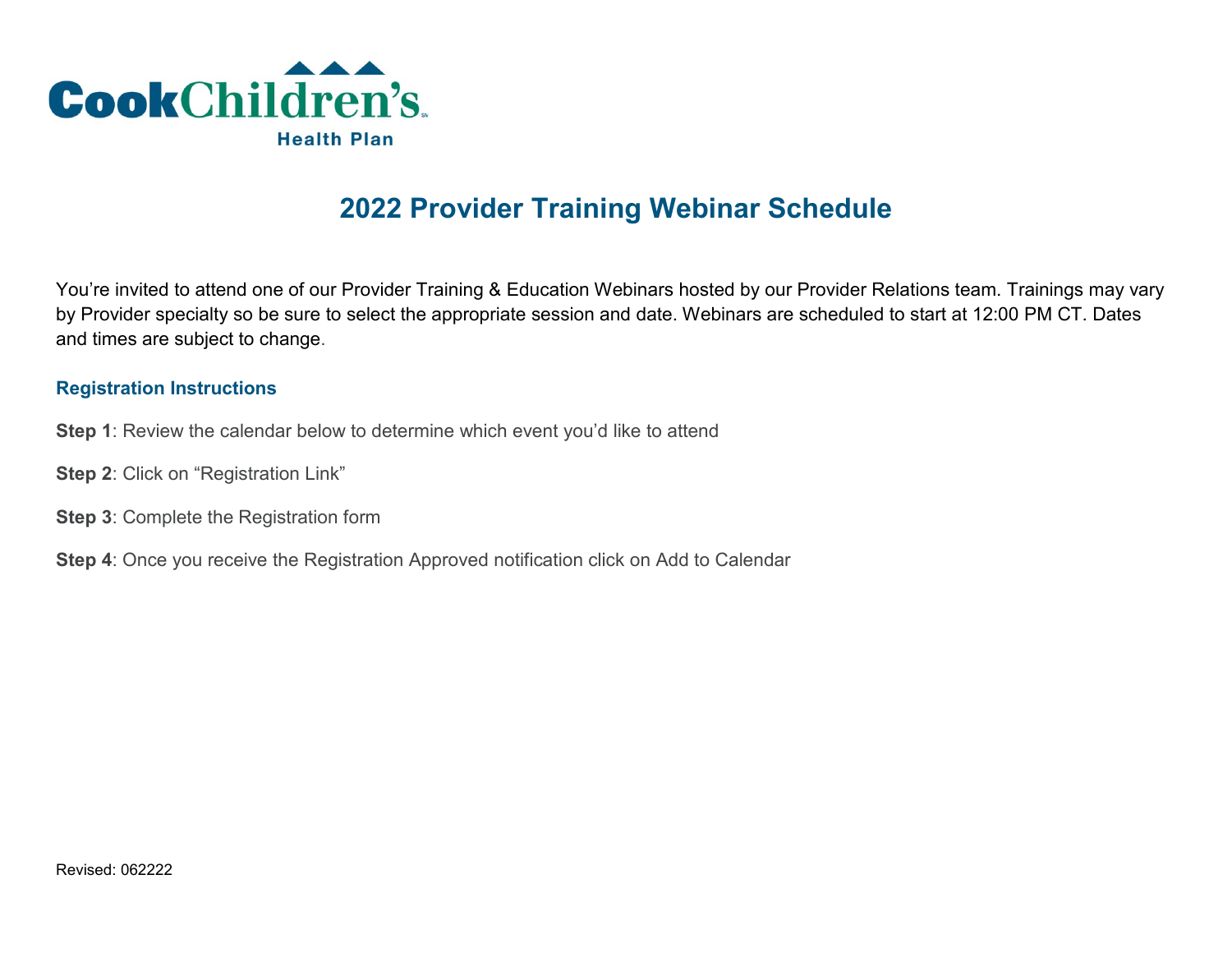| <b>2022 Provider Training Webinar Schedule</b>                                                                           |                                                                                             |                                                                                                                                                             |                                                                                                                                                          |  |
|--------------------------------------------------------------------------------------------------------------------------|---------------------------------------------------------------------------------------------|-------------------------------------------------------------------------------------------------------------------------------------------------------------|----------------------------------------------------------------------------------------------------------------------------------------------------------|--|
| <b>January 6, 2022</b>                                                                                                   | <b>January 12, 2022</b>                                                                     | <b>January 18, 2022</b>                                                                                                                                     | <b>January 19, 2022</b>                                                                                                                                  |  |
| <b>Applied Behavior Analysis</b>                                                                                         | <b>Applied Behavior Analysis</b>                                                            | <b>STAR Kids Clinical and</b><br><b>Administrative Advisory</b><br><b>Committee</b>                                                                         | <b>Applied Behavior Analysis</b>                                                                                                                         |  |
| Event Number: 996 7369 9847<br><b>Registration Link</b>                                                                  | Event Number: 959 5226 9590<br><b>Registration Link</b>                                     | Event Number: 930 8260 0096<br><b>Registration Link</b>                                                                                                     | Event Number: 915 3673 9287<br><b>Registration Link</b>                                                                                                  |  |
| <b>January 20, 2022</b>                                                                                                  | <b>January 24, 2022</b>                                                                     | <b>January 25, 2022</b>                                                                                                                                     | <b>January 26, 2022</b>                                                                                                                                  |  |
| <b>Secure Provider Portal</b><br>Event Number: 960 3543 9311<br><b>Registration Link</b>                                 | <b>Applied Behavior Analysis</b><br>Event Number: 964 3956 7421<br><b>Registration Link</b> | <b>STAR/CHIP Provider Advisory</b><br><b>Group Committee</b><br>Event Number: 963 2082 4061<br><b>Registration Link</b>                                     | <b>Primary Care Providers</b><br>Event Number: 963 2578 0199<br><b>Registration Link</b>                                                                 |  |
| <b>January 27, 2022</b>                                                                                                  | <b>February 2, 2022</b>                                                                     | <b>February 7, 2022</b>                                                                                                                                     | <b>February 8, 2022</b>                                                                                                                                  |  |
| <b>Specialty, Ancillary, and Facility</b><br><b>Providers</b><br>Event Number: 923 6368 4780<br><b>Registration Link</b> | <b>Applied Behavior Analysis</b><br>Event Number: 962 1504 9917<br><b>Registration Link</b> | <b>External Medical Review &amp;</b><br><b>Independent Review Organization</b><br><b>Process</b><br>Event Number: 948 2041 3269<br><b>Registration Link</b> | <b>EVV Consumer Directed Services</b><br>and Financial Management<br><b>Services Agencies</b><br>Event Number: 984 8400 5939<br><b>Registration Link</b> |  |
|                                                                                                                          |                                                                                             |                                                                                                                                                             |                                                                                                                                                          |  |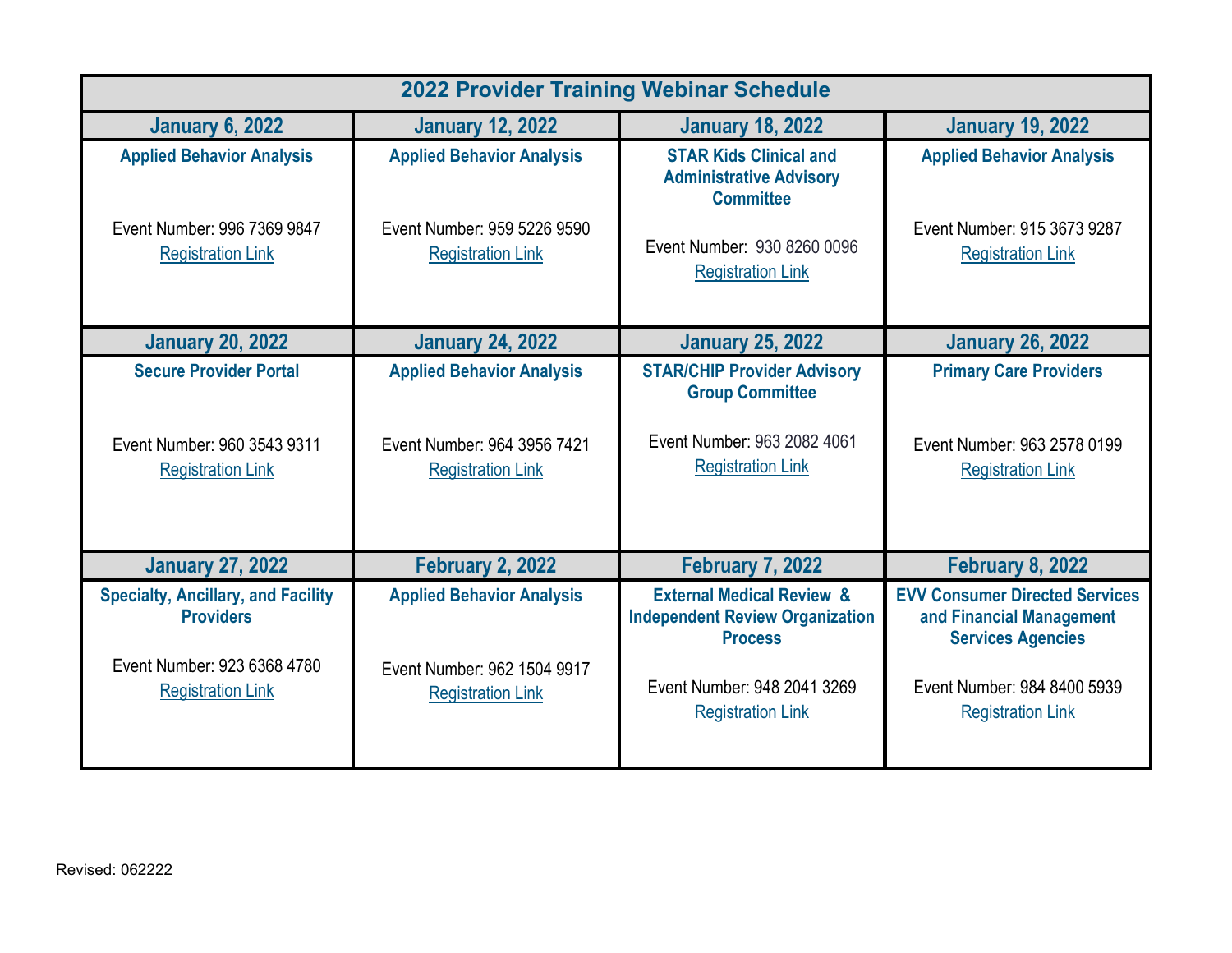| <b>2022 Provider Training Webinar Schedule</b>                                              |                                                                                                     |                                                                                                                                     |                                                                                                     |  |
|---------------------------------------------------------------------------------------------|-----------------------------------------------------------------------------------------------------|-------------------------------------------------------------------------------------------------------------------------------------|-----------------------------------------------------------------------------------------------------|--|
| <b>February 9, 2022</b>                                                                     | <b>February 11, 2022</b>                                                                            | <b>February 16, 2022</b>                                                                                                            | <b>February 17, 2022</b>                                                                            |  |
| <b>Applied Behavior Analysis</b>                                                            | <b>EVV Personal Attendant Services</b>                                                              | <b>Applied Behavior Analysis</b>                                                                                                    | <b>Secure Provider Portal</b>                                                                       |  |
| Event Number: 937 0997 8981<br><b>Registration Link</b>                                     | Event Number: 919 5717 2761<br><b>Registration Link</b>                                             | Event Number: 982 2859 6262<br><b>Registration Link</b>                                                                             | Event Number: 986 4295 9688<br><b>Registration Link</b>                                             |  |
| <b>February 22, 2022</b>                                                                    | <b>February 23, 2022</b>                                                                            | <b>February 24, 2022</b>                                                                                                            | <b>March 3, 2022</b>                                                                                |  |
| <b>Applied Behavior Analysis</b><br>Event Number: 914 6468 3737<br><b>Registration Link</b> | <b>Primary Care Provider Orientation</b><br>Event Number: 925 6721 5017<br><b>Registration Link</b> | <b>Specialty, Ancillary, and Facility</b><br><b>Provider Orientation</b><br>Event Number: 940 6796 5592<br><b>Registration Link</b> | <b>Population Health</b><br>Event Number: 955 1417 1062<br><b>Registration Link</b>                 |  |
| <b>March 8, 2022</b>                                                                        | <b>March 10, 2022</b>                                                                               | <b>March 23, 2022</b>                                                                                                               | <b>March 24, 2022</b>                                                                               |  |
| <b>Prior Authorizations</b><br>Event Number: 936 8341 0148<br><b>Registration Link</b>      | <b>Secure Provider Portal</b><br>Event Number: 968 2530 7700<br><b>Registration Link</b>            | <b>Specialty, Ancillary, and Facility</b><br><b>Provider Orientation</b><br>Event Number: 916 9605 8182<br><b>Registration Link</b> | <b>Primary Care Provider Orientation</b><br>Event Number: 956 3363 3736<br><b>Registration Link</b> |  |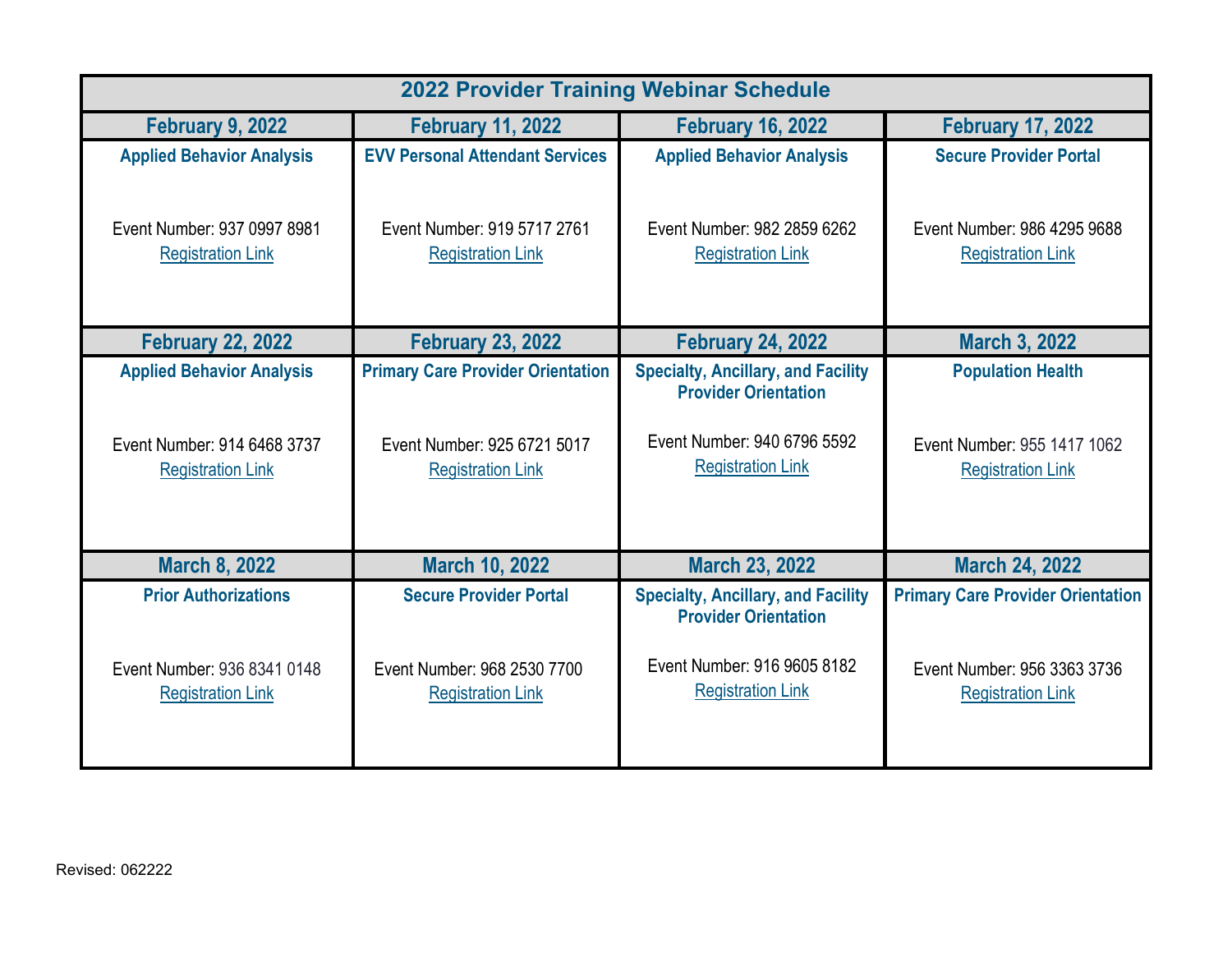| <b>2022 Provider Training Webinar Schedule</b>                                                      |                                                                                                                                     |                                                                                          |                                                                                                                |
|-----------------------------------------------------------------------------------------------------|-------------------------------------------------------------------------------------------------------------------------------------|------------------------------------------------------------------------------------------|----------------------------------------------------------------------------------------------------------------|
| <b>April 7, 2022</b>                                                                                | <b>April 12, 2022</b>                                                                                                               | <b>April 21, 2022</b>                                                                    | <b>April 26, 2022</b>                                                                                          |
| <b>Long Term Services &amp; Supports</b><br><b>Provider</b>                                         | <b>STAR Kids Clinical and</b><br><b>Administrative Advisory</b><br><b>Committee</b>                                                 | <b>Secure Provider Portal</b>                                                            | <b>STAR/CHIP Provider Advisory</b><br><b>Group Committee</b>                                                   |
| Event Number: 941 3321 7046<br><b>Registration Link</b>                                             | Event Number: 969 7889 1213<br><b>Registration Link</b>                                                                             | Event Number: 912 528 5427<br><b>Registration Link</b>                                   | Event Number: 978 7320 7222<br><b>Registration Link</b>                                                        |
| <b>April 27, 2022</b>                                                                               | <b>April 28, 2022</b>                                                                                                               | May 19, 2022                                                                             | May 25, 2022                                                                                                   |
| <b>Primary Care Provider Orientation</b><br>Event Number: 994 8127 2286<br><b>Registration Link</b> | <b>Specialty, Ancillary, and Facility</b><br><b>Provider Orientation</b><br>Event Number: 983 0826 2066<br><b>Registration Link</b> | <b>Secure Provider Portal</b><br>Event Number: 916 9058 3676<br><b>Registration Link</b> | <b>Primary Care Providers</b><br><b>Orientation</b><br>Event Number: 924 6726 8195<br><b>Registration Link</b> |
| May 26, 2022                                                                                        | <b>June 2, 2022</b>                                                                                                                 | <b>June 8, 2022</b>                                                                      | <b>June 9, 2022</b>                                                                                            |
| <b>Specialty, Ancillary, and Facility</b><br><b>Providers Orientation</b>                           | <b>Population Health</b>                                                                                                            | <b>EVV Personal Attendant Services</b>                                                   | <b>EVV Consumer Directed Services</b><br>and Financial Management<br><b>Services Agencies</b>                  |
| Event Number: 923 3912 4579<br><b>Registration Link</b>                                             | Event Number: 927 4372 4750<br><b>Registration Link</b>                                                                             | Event Number: 981 7443 7676<br><b>Registration Link</b>                                  | Event Number: 990 3666 9452<br><b>Registration Link</b>                                                        |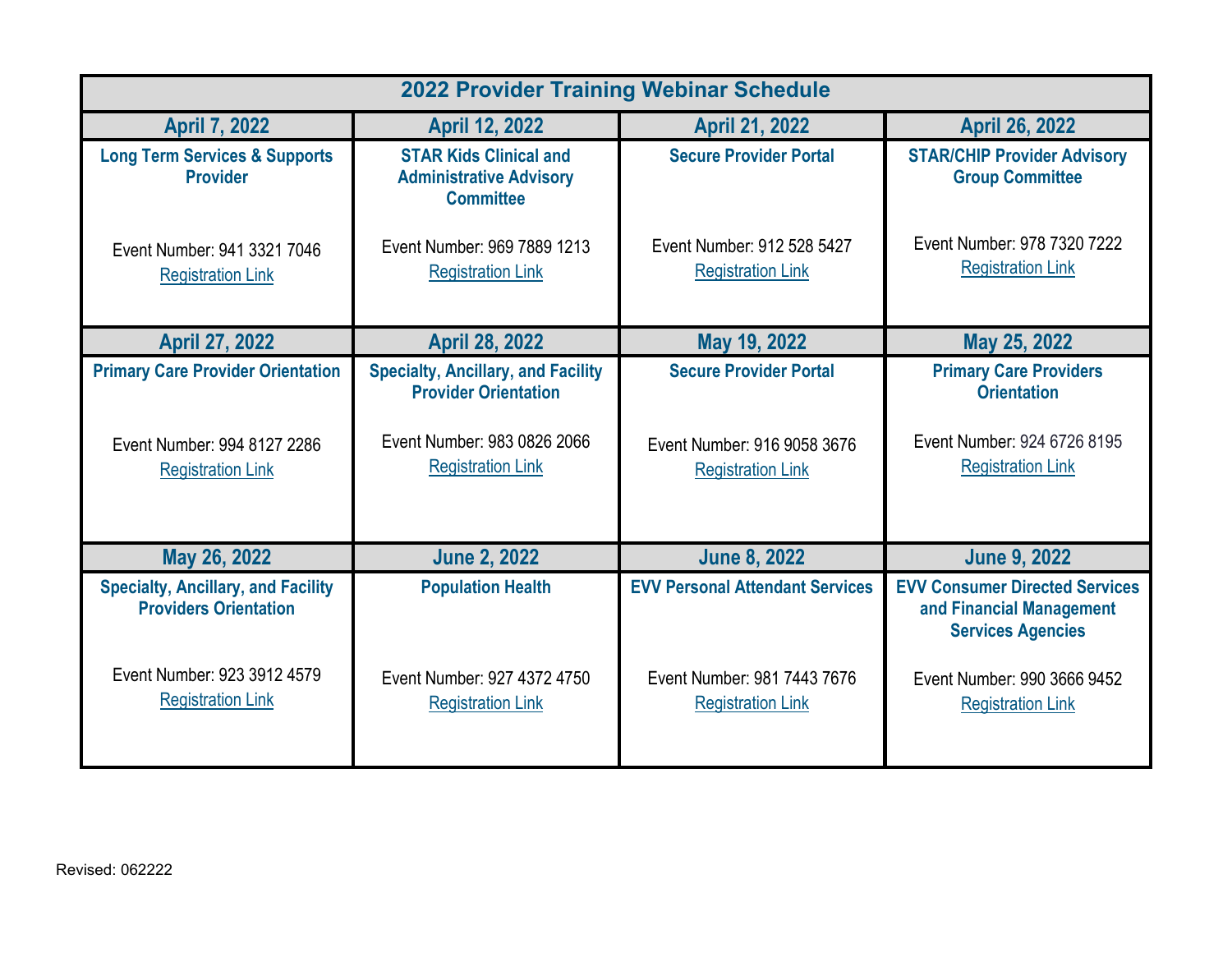| <b>2022 Provider Training Webinar Schedule</b>                          |                                                              |                                                                                       |                                                                                                                    |
|-------------------------------------------------------------------------|--------------------------------------------------------------|---------------------------------------------------------------------------------------|--------------------------------------------------------------------------------------------------------------------|
| <b>June 16, 2022</b>                                                    | <b>June 23, 2022</b>                                         | <b>June 28, 2022</b>                                                                  | <b>June 29, 2022</b>                                                                                               |
| <b>Secure Provider Portal</b>                                           | <b>Texas Health Steps (DSHS)</b><br>12pm-2pm                 | <b>Specialty, Ancillary, and Facility</b><br><b>Provider Orientation</b>              | <b>Therapy Providers</b>                                                                                           |
| Event Number: 977 1838 7715<br><b>Registration Link</b>                 | Event Number: 941 7738 0755<br><b>Registration Link</b>      | Event Number: 969 8620 0698<br><b>Registration Link</b>                               | Event Number: 997 8941 2500<br><b>Registration Link</b>                                                            |
| <b>June 30, 2022</b>                                                    | <b>July 6, 2022</b>                                          | <b>July 7, 2022</b>                                                                   | <b>July 12, 2022</b>                                                                                               |
| <b>Primary Care Provider Orientation</b><br>Event Number: 992 8772 8143 | <b>Secure Provider Portal</b><br>Event Number: 947 4804 6544 | <b>Behavioral Health Outpatient</b><br><b>Services</b><br>Event Number: 925 7212 2039 | <b>STAR Kids Clinical and</b><br><b>Administrative Advisory</b><br><b>Committee</b><br>Event Number: 955 4387 8205 |
| <b>Registration Link</b>                                                | <b>Registration Link</b>                                     | <b>Registration Link</b>                                                              | <b>Registration Link</b>                                                                                           |
| <b>July 13, 2022</b>                                                    | <b>July 14, 2022</b>                                         | <b>July 18, 2022</b>                                                                  | <b>July 19, 2022</b>                                                                                               |
| <b>Behavioral Health Inpatient</b><br><b>Services</b>                   | <b>Secure Provider Portal</b>                                | <b>Behavioral Health Outpatient</b><br><b>Services</b>                                | <b>Secure Provider Portal</b>                                                                                      |
| Event Number: 937 6293 9179<br><b>Registration Link</b>                 | Event Number: 936 1290 8874<br><b>Registration Link</b>      | Event Number: 998 7772 9880<br><b>Registration Link</b>                               | Event Number: 999 0930 8418<br><b>Registration Link</b>                                                            |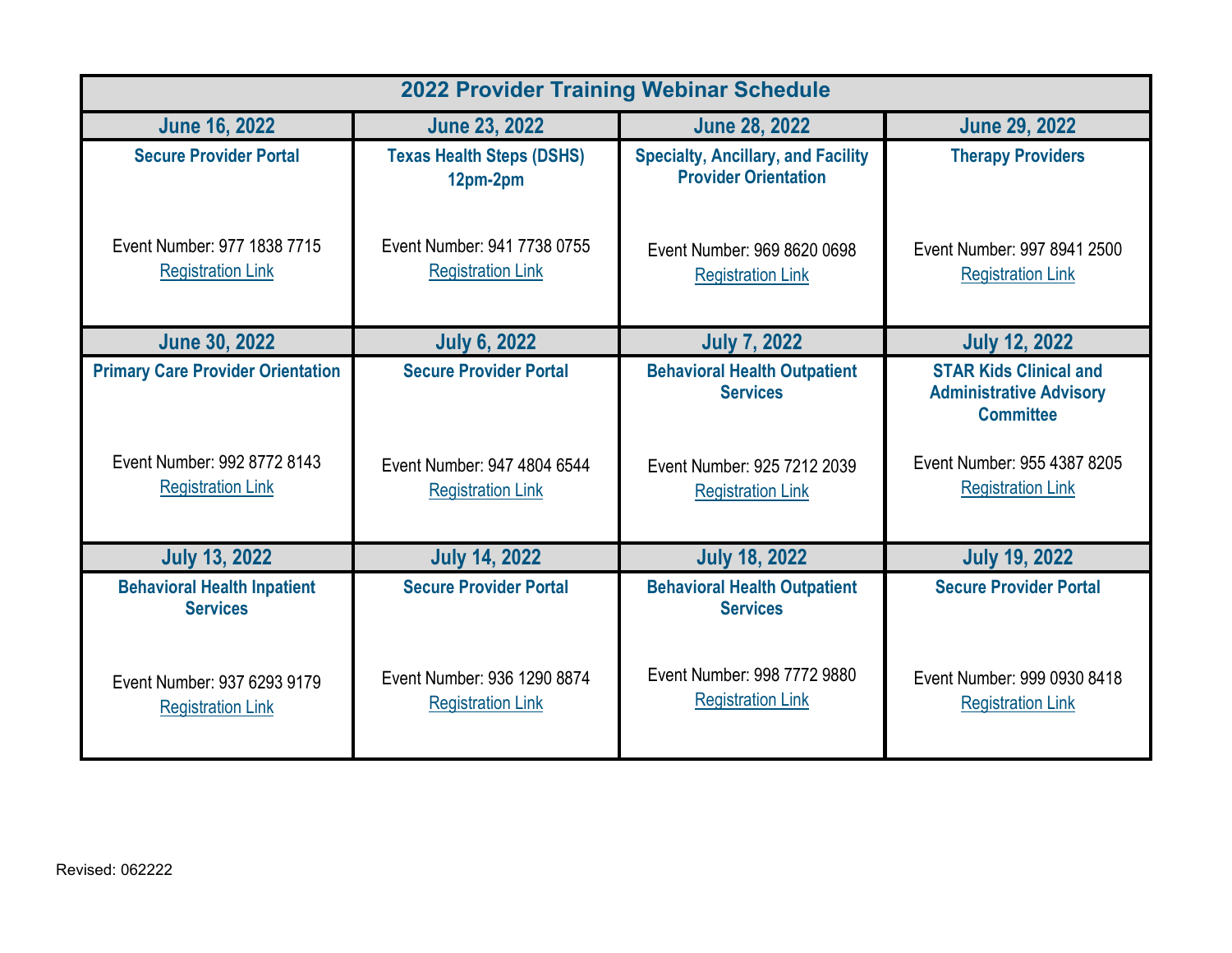| <b>2022 Provider Training Webinar Schedule</b>                           |                                          |                                     |                                                       |
|--------------------------------------------------------------------------|------------------------------------------|-------------------------------------|-------------------------------------------------------|
| <b>July 21, 2022</b>                                                     | <b>July 22, 2022</b>                     | <b>July 25, 2022</b>                | <b>July 26, 2022</b>                                  |
| <b>Specialty, Ancillary, and Facility</b>                                | <b>Behavioral Health Inpatient</b>       | <b>Secure Provider Portal</b>       | <b>STAR/CHIP Provider Advisory</b>                    |
| <b>Provider Orientation</b>                                              | <b>Services</b>                          |                                     | <b>Group Committee</b>                                |
| Event Number: 962 5436 1635                                              | Event Number: 982 7690 0069              | Event Number: 989 5358 5019         | Event Number: 963 2083 6341                           |
| <b>Registration Link</b>                                                 | <b>Registration Link</b>                 | <b>Registration Link</b>            | <b>Registration Link</b>                              |
| <b>July 27, 2022</b>                                                     | <b>July 28, 2022</b>                     | <b>July 29, 2022</b>                | <b>August 1, 2022</b>                                 |
| <b>Specialty, Ancillary, and Facility</b>                                | <b>Primary Care Provider Orientation</b> | <b>Behavioral Health Outpatient</b> | <b>Behavioral Health Inpatient</b>                    |
| <b>Provider Orientation</b>                                              |                                          | <b>Services</b>                     | <b>Services</b>                                       |
| Event Number: 928 5906 9995                                              | Event Number: 917 0874 4604              | Event Number: 981 5809 3283         | Event Number: 950 3677 2451                           |
| <b>Registration Link</b>                                                 | <b>Registration Link</b>                 | <b>Registration Link</b>            | <b>Registration Link</b>                              |
| <b>August 2, 2022</b>                                                    | <b>August 4, 2022</b>                    | <b>August 8, 2022</b>               | <b>August 9, 2022</b>                                 |
| <b>Specialty, Ancillary, and Facility</b><br><b>Provider Orientation</b> | <b>Secure Provider Portal</b>            | <b>Secure Provider Portal</b>       | <b>Behavioral Health Inpatient</b><br><b>Services</b> |
| Event Number: 969 8747 9388                                              | Event Number: 966 2540 7930              | Event Number: 914 8339 7827         | Event Number: 960 1235 3054                           |
| <b>Registration Link</b>                                                 | <b>Registration Link</b>                 | <b>Registration Link</b>            | <b>Registration Link</b>                              |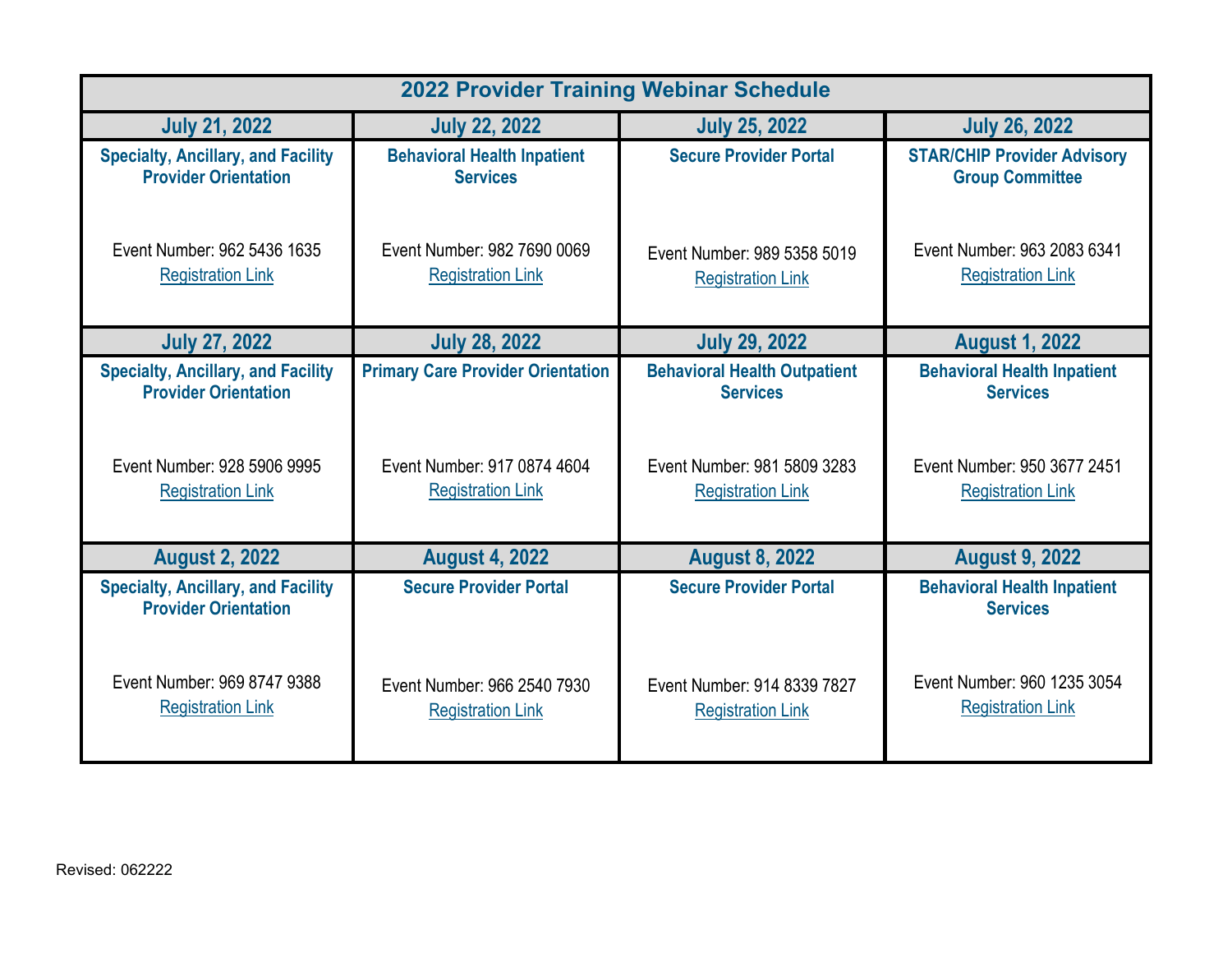| <b>2022 Provider Training Webinar Schedule</b>         |                                                                          |                                           |                                       |
|--------------------------------------------------------|--------------------------------------------------------------------------|-------------------------------------------|---------------------------------------|
| <b>August 10, 2022</b>                                 | <b>August 11, 2022</b>                                                   | <b>August 15, 2022</b>                    | <b>August 16, 2022</b>                |
| <b>Behavioral Health Outpatient</b>                    | <b>Specialty, Ancillary, and Facility</b>                                | <b>Behavioral Health Inpatient</b>        | <b>Billing Guidelines for Primary</b> |
| <b>Services</b>                                        | <b>Provider Orientation</b>                                              | <b>Services</b>                           | <b>Care Providers</b>                 |
| Event Number: 950 6446 5168                            | Event Number: 947 7955 7681                                              | Event Number: 933 3726 4615               | Event Number: 988 4437 8922           |
| <b>Registration Link</b>                               | <b>Registration Link</b>                                                 | <b>Registration Link</b>                  | <b>Registration Link</b>              |
| <b>August 17, 2022</b>                                 | <b>August 18, 2022</b>                                                   | <b>August 19, 2022</b>                    | <b>August 22, 2022</b>                |
| <b>Behavioral Health Outpatient</b><br><b>Services</b> | <b>Specialty, Ancillary, and Facility</b><br><b>Provider Orientation</b> | <b>Secure Provider Portal</b>             | <b>Secure Provider Portal</b>         |
| Event Number: 958 7207 3659                            | Event Number: 937 8582 1298                                              | Event Number: 973 3297 7166               | Event Number: 946 0466 5732           |
| <b>Registration Link</b>                               | <b>Registration Link</b>                                                 | <b>Registration Link</b>                  | <b>Registration Link</b>              |
| <b>August 23, 2022</b>                                 | <b>August 24, 2022</b>                                                   | <b>August 25, 2022</b>                    | <b>August 26, 2022</b>                |
| <b>Behavioral Health Inpatient</b>                     | <b>Behavioral Health Outpatient</b>                                      | <b>Specialty, Ancillary, and Facility</b> | <b>Health Effectiveness Data</b>      |
| <b>Services</b>                                        | <b>Services</b>                                                          | <b>Provider Orientation</b>               | <b>Information Set</b>                |
| Event Number: 979 1378 7925                            | Event Number: 950 6073 8503                                              | Event Number: 980 4923 4445               | Event Number: 914 4390 8706           |
| <b>Registration Link</b>                               | <b>Registration Link</b>                                                 | <b>Registration Link</b>                  | <b>Registration Link</b>              |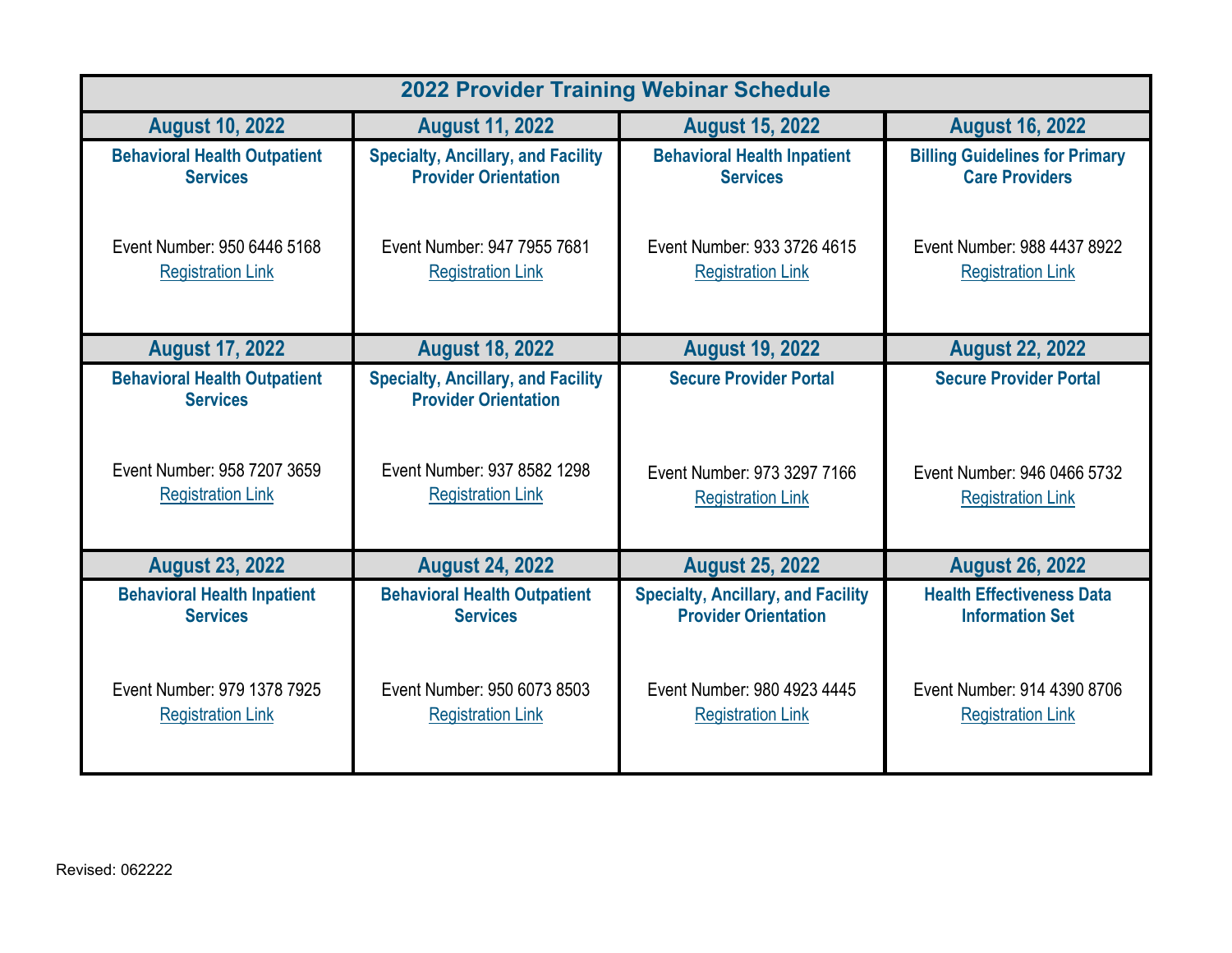| <b>2022 Provider Training Webinar Schedule</b>                                                                           |                                                                                                                                     |                                                                                                                             |                                                                                                     |
|--------------------------------------------------------------------------------------------------------------------------|-------------------------------------------------------------------------------------------------------------------------------------|-----------------------------------------------------------------------------------------------------------------------------|-----------------------------------------------------------------------------------------------------|
| <b>August 29, 2022</b>                                                                                                   | <b>August 30, 2022</b>                                                                                                              | <b>August 31, 2022</b>                                                                                                      | September 2, 2022                                                                                   |
| <b>Behavioral Health Outpatient</b><br><b>Services</b>                                                                   | <b>Specialty, Ancillary, and Facility</b><br><b>Provider Orientation</b>                                                            | <b>Primary Care Provider Orientation</b>                                                                                    | <b>Behavioral Health Inpatient</b><br><b>Services</b>                                               |
| Event Number: 924 8285 4607<br><b>Registration Link</b>                                                                  | Event Number: 964 7874 5755<br><b>Registration Link</b>                                                                             | Event Number: 994 7081 1525<br><b>Registration Link</b>                                                                     | Event Number: 939 2222 4690<br><b>Registration Link</b>                                             |
| September 6, 2022                                                                                                        | September 7, 2022                                                                                                                   | September 7, 2022                                                                                                           | September 8, 2022                                                                                   |
| <b>Primary Care Providers</b><br>Event Number: 920 0346 2141<br><b>Registration Link</b>                                 | <b>Behavioral Health Outpatient</b><br><b>Services</b><br>Event Number: 936 6429 7937<br><b>Registration Link</b>                   | <b>Behavioral Health Inpatient</b><br><b>Services</b><br>1pm-2pm<br>Event Number: 932 2793 4784<br><b>Registration Link</b> | <b>Secure Provider Portal</b><br>1pm-2pm<br>Event Number: 930 4524 8563<br><b>Registration Link</b> |
| September 8, 2022                                                                                                        | September 9, 2022                                                                                                                   | <b>September 12, 2022</b>                                                                                                   | <b>September 13, 2022</b>                                                                           |
| <b>Specialty, Ancillary, and Facility</b><br><b>Providers</b><br>Event Number: 996 7056 1495<br><b>Registration Link</b> | <b>Specialty, Ancillary, and Facility</b><br><b>Provider Orientation</b><br>Event Number: 919 3952 4709<br><b>Registration Link</b> | <b>Secure Provider Portal</b><br>Event Number: 982 5070 2079<br><b>Registration Link</b>                                    | <b>Prior Authorizations</b><br>Event Number: 932 2619 9606<br><b>Registration Link</b>              |
|                                                                                                                          |                                                                                                                                     |                                                                                                                             |                                                                                                     |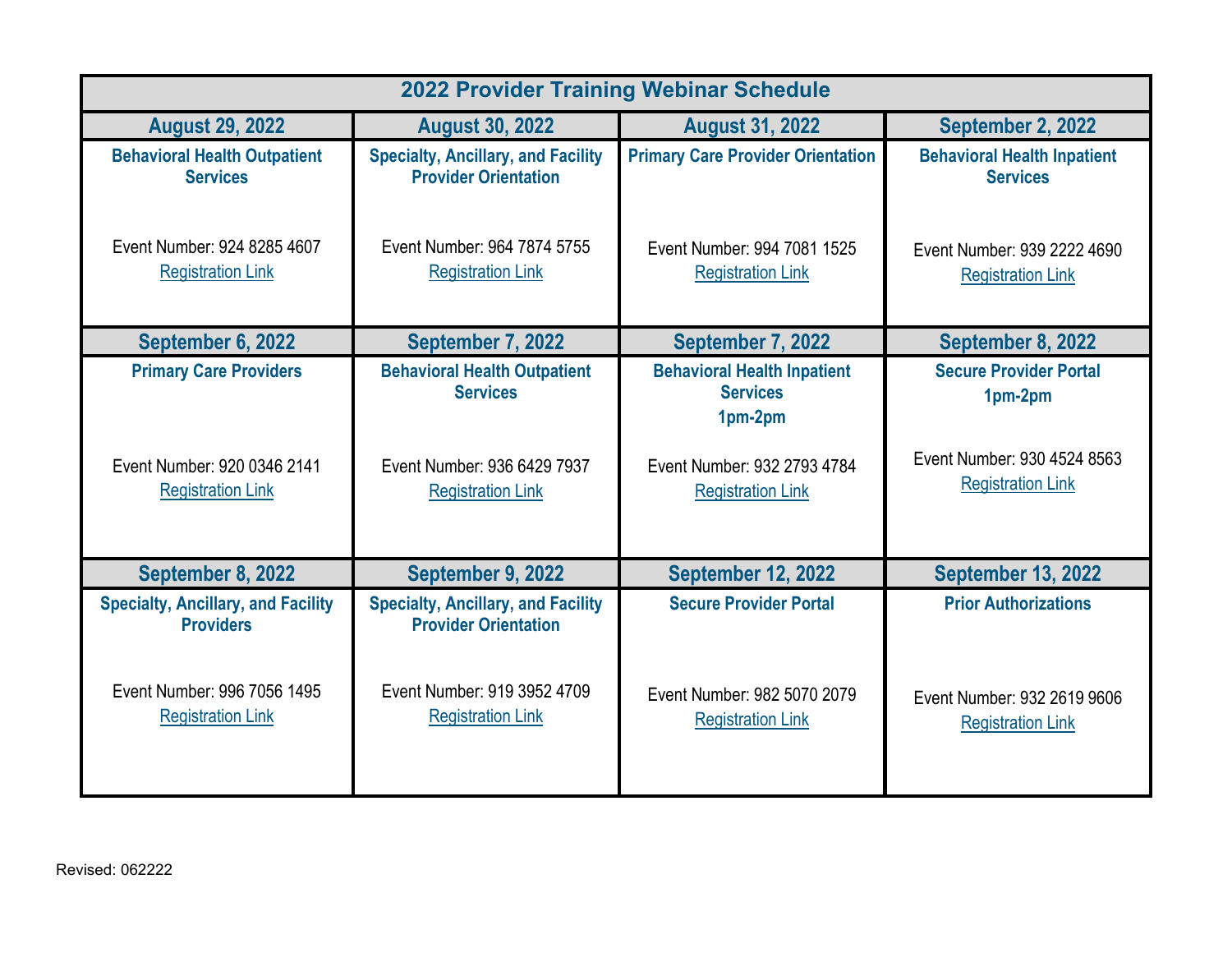| <b>2022 Provider Training Webinar Schedule</b>                            |                                                                                     |                                                              |                                                                   |
|---------------------------------------------------------------------------|-------------------------------------------------------------------------------------|--------------------------------------------------------------|-------------------------------------------------------------------|
| <b>September 14, 2022</b>                                                 | <b>September 15, 2022</b>                                                           | <b>September 16, 2022</b>                                    | <b>September 16, 2022</b>                                         |
| <b>Specialty, Ancillary, and Facility</b><br><b>Providers Orientation</b> | <b>Secure Provider Portal</b>                                                       | <b>Behavioral Health Inpatient</b><br><b>Services</b>        | <b>Behavioral Health Outpatient</b><br><b>Services</b><br>1pm-2pm |
| Event Number: 936 0892 5215<br><b>Registration Link</b>                   | Event Number: 995 1982 6746<br><b>Registration Link</b>                             | Event Number: 930 7275 9506<br><b>Registration Link</b>      | Event Number: 912 2360 9138<br><b>Registration Link</b>           |
| <b>September 26, 2022</b>                                                 | <b>September 27, 2022</b>                                                           | <b>September 28, 2022</b>                                    | <b>September 29, 2022</b>                                         |
| <b>Secure Provider Portal</b>                                             | <b>Specialty, Ancillary, and Facility</b><br><b>Provider Orientation</b>            | <b>Behavioral Health Inpatient</b><br><b>Services</b>        | <b>Primary Care Provider Orientation</b>                          |
| Event Number: 970 2896 3248<br><b>Registration Link</b>                   | Event Number: 938 9826 5767<br><b>Registration Link</b>                             | Event Number: 989 9370 2510<br><b>Registration Link</b>      | Event Number: 972 1394 5304<br><b>Registration Link</b>           |
| <b>September 30, 2022</b>                                                 | <b>October 5, 2022</b>                                                              | <b>October 11, 2022</b>                                      | <b>October 13, 2022</b>                                           |
| <b>Behavioral Health Outpatient</b><br><b>Services</b>                    | <b>Billing Guidelines for Specialty,</b><br><b>Ancillary and Facility Providers</b> | <b>STAR/CHIP Provider Advisory</b><br><b>Group Committee</b> | <b>EVV Personal Attendant Services</b>                            |
| Event Number: 994 1008 0564<br><b>Registration Link</b>                   | Event Number: 914 0438 9540<br><b>Registration Link</b>                             | Event Number: 910 8828 8519<br><b>Registration Link</b>      | Event Number: 983 3216 9864<br><b>Registration Link</b>           |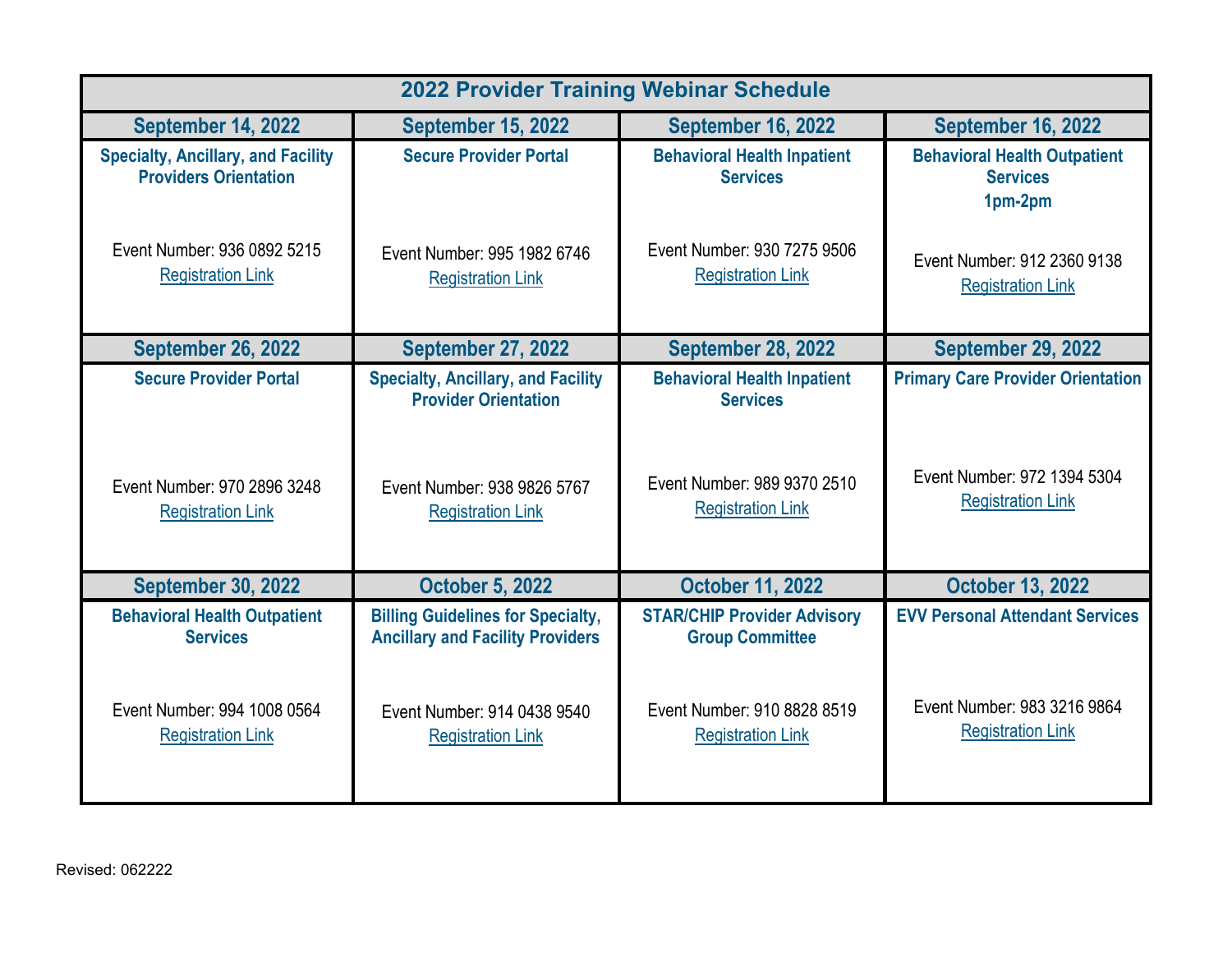| <b>2022 Provider Training Webinar Schedule</b>                                                |                                                                      |                                                         |                                                                                     |
|-----------------------------------------------------------------------------------------------|----------------------------------------------------------------------|---------------------------------------------------------|-------------------------------------------------------------------------------------|
| <b>October 18, 2022</b>                                                                       | <b>October 20, 2022</b>                                              | <b>October 25, 2022</b>                                 | <b>October 26, 2022</b>                                                             |
| <b>EVV Consumer Directed Services</b><br>and Financial Management<br><b>Services Agencies</b> | <b>Secure Provider Portal</b>                                        | <b>Primary Care Provider Orientation</b>                | <b>STAR Kids Clinical and</b><br><b>Administrative Advisory</b><br><b>Committee</b> |
| Event Number: 954 8501 7098<br><b>Registration Link</b>                                       | Event Number: 918 7399 4172<br><b>Registration Link</b>              | Event Number: 916 4345 1277<br><b>Registration Link</b> | Event Number: 998 1674 7803<br><b>Registration Link</b>                             |
| <b>October 27, 2022</b>                                                                       | <b>November 2, 2022</b>                                              | <b>November 10, 2022</b>                                | <b>November 17, 2022</b>                                                            |
| <b>Specialty, Ancillary, and Facility</b><br><b>Provider Orientation</b>                      | <b>Long Term Services &amp; Supports</b><br><b>Provider Training</b> | <b>Secure Provider Portal</b>                           | <b>Health Effectiveness Data</b><br><b>Information Set</b>                          |
| Event Number: 980 1911 1528<br><b>Registration Link</b>                                       | Event Number: 970 0446 5088<br><b>Registration Link</b>              | Event Number: 945 1723 0543<br><b>Registration Link</b> | Event Number: 998 3976 4961<br><b>Registration Link</b>                             |
| <b>November 29, 2022</b>                                                                      | <b>November 30, 2022</b>                                             | December 1, 2022                                        | <b>December 6, 2022</b>                                                             |
| <b>Specialty, Ancillary, and Facility</b><br><b>Provider Orientation</b>                      | <b>Primary Care Provider Orientation</b>                             | <b>Population Health</b>                                | <b>Therapy Providers</b>                                                            |
| Event Number: 925 2079 6066<br><b>Registration Link</b>                                       | Event Number: 910 7552 2657<br><b>Registration Link</b>              | Event Number: 980 4501 5513<br><b>Registration Link</b> | Event Number: 971 1660 7250<br><b>Registration Link</b>                             |